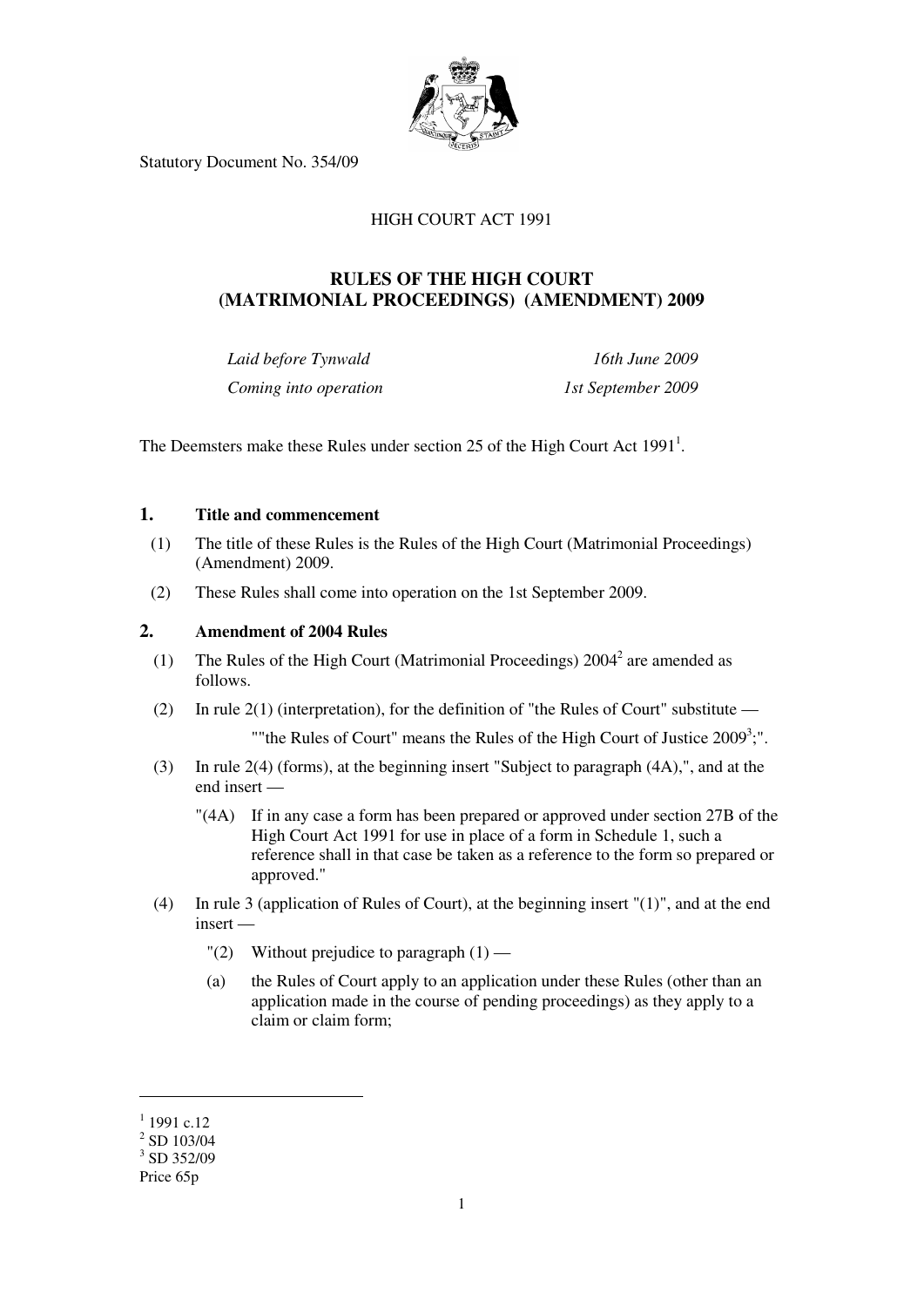- (b) in relation to proceedings to which these Rules apply, references in the Rules of Court to a claimant or defendant shall be construed as references to an applicant or respondent respectively."
- (5) In Parts 2, 3, 4 and 5, for "Deemster" (in each place) substitute "judge".
- (6) For rule  $17(2)$  substitute
	- $\lceil (2) \rceil$  Rules 2.9(2) (time not to run in long vacation) and 2.62 (dormant claims) of the Rules of Court do not apply to proceedings to which this Part applies.".
- (7) Omit rule 23.
- (8) For the headings to rules 47 and 48 substitute respectively
	- "47 Final order on application"

"48 Final order on notice".

- (9) In rule 67 (pensions)
	- (a) in paragraphs (7)(b) and (15)(h), for "Matrimonial Proceedings (Pensions) Regulations 2001" substitute "Matrimonial Proceedings (Pensions) Regulations  $2004^{4}$ ";
	- (b) in paragraph  $(14)(h)$ , for "section 6 (pension sharing) of the 2001 Act" substitute "section 31 (pension sharing) of the 2003 Act".
- (10) In rule 71(2) (alteration of maintenance agreement after death), for "Order 9 rule 10" substitute "Rule 3.29".
- (11) In rule 85(b) (application of Part 5), for "Order 44 of the Rules of Court" substitute "Part 2 of the Rules of the High Court (Family Proceedings) 2009<sup>5</sup>".
- (12) In rule 88(1) (service outside the Island), for "Order 6" substitute "Chapter 9 of Part 2".
- (13) For rule 98 substitute
	- "98 No striking out of dormant claim

 Rule 2.62 of the Rules of Court (striking out of dormant claim) shall not apply to any proceedings to which these Rules apply.".

- (14) In Schedule 1 (forms)
	- (a) in form 1, for "FAMILY DIVISION" substitute —

"CIVIL DIVISION FAMILY BUSINESS";

- (b) in form 5, in note 13, for the words from "corresponding" to "this form" substitute "which you can get";
- (c) in forms 8, 12 and 13, for "Deemster" substitute "judge";
- (d) in forms 23, 26 and 28, for "Deemster" substitute "[Deemster] [Judicial Officer]".

<u>.</u>

 $4$  SD 225/04

<sup>5</sup> SD 353/09